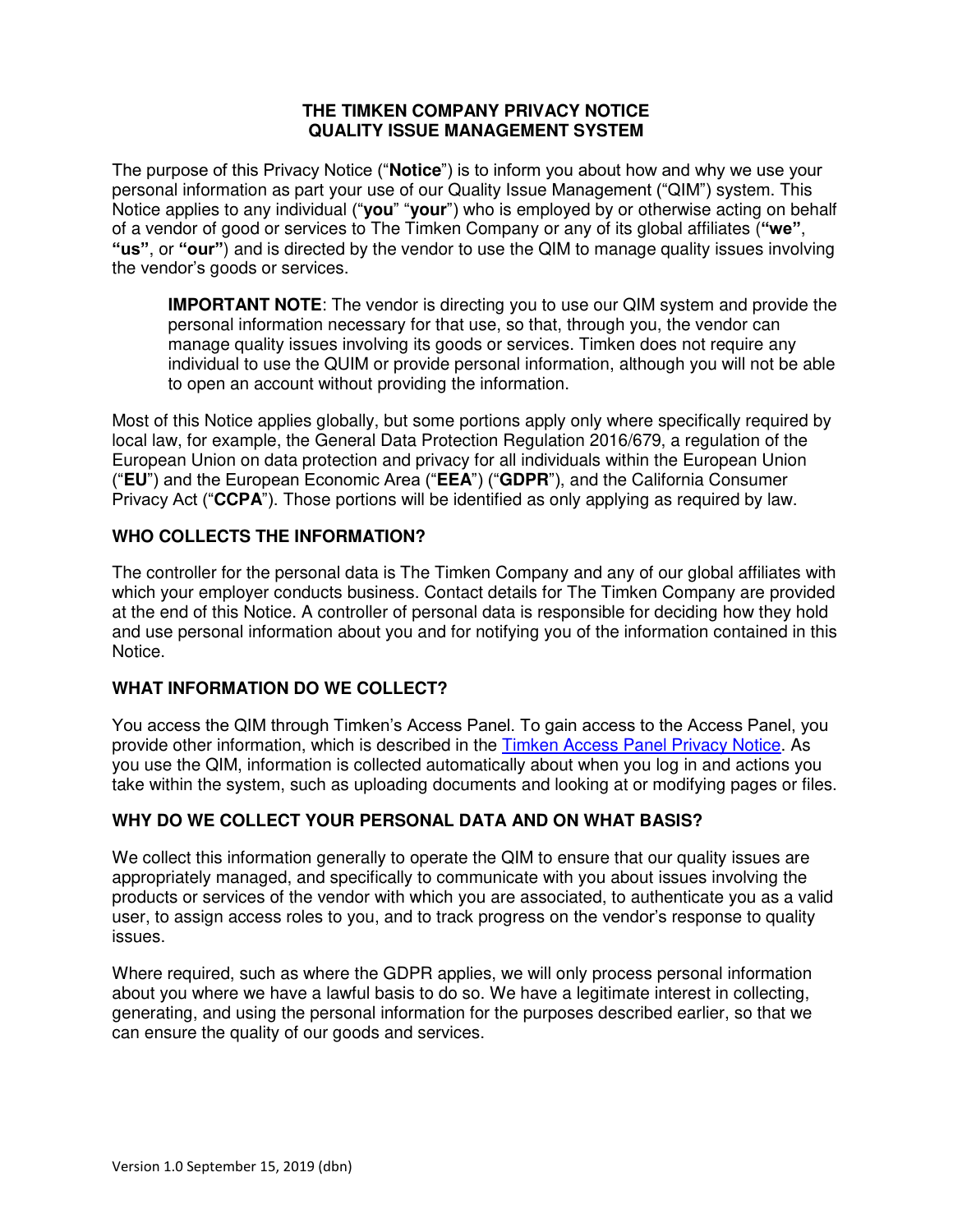#### **WHO WILL HAVE ACCESS TO YOUR PERSONAL DATA AND WHERE WILL IT BE STORED?**

Your personal data will be accessed by (1) employees of The Timken Company in the U.S. and a Timken affiliate in India performing system administration services, and (2) employees of The Timken Company and its global affiliates to communicate with you about and to track progress on responses to quality issues involving the goods or services of the vendor with which you are associated. These Timken employees may be in a country other than your country, including, among others, the United States, India, and China.

We use the QIM platform for managing the quality issues, including storing the personal information you provide or that is generated about your use of the system. This system is operated on servers controlled by Timken.

We may disclose your personal information to the purchaser of all or a portion of the business of Timken or one of its group companies. We may disclose your personal data when we have a legal duty to do so, to enforce or apply our agreements, and to protect the rights, property, or safety of Timken, our applicants, employees, customers, and providers.

### **HOW DO WE PROTECT YOUR PERSONAL DATA?**

Timken has implemented an information security program that includes physical, technical and organizational measures to protect your personal data from unauthorized disclosure or access, unlawful processing, and accidental or unlawful loss, destruction, or alteration.

We will keep the personal information that we obtain about you for as long as we need to manage our relationship with your employer, to deal with any complaints or other issues that arise, to assert or defend our legal rights, and comply with applicable laws and regulations.

### **WHAT ARE YOUR RIGHTS UNDER GDPR?**

Where the GDPR applies, you have several rights, which are subject to certain conditions and exemptions under the GDPR and its local implementing laws. These rights include the right to:

- request access to your personal information, which enables you to receive a copy of personal data we hold about you and to check that we are lawfully processing it;
- require us to correct incorrect or complete incomplete data we hold about you;
- request erasure of your personal information, which, when applicable, enables you to require us to delete or to remove your data, for example where the data is no longer necessary for the purposes of processing;
- request the transfer of your personal information to another party; and
- request the restriction of processing of your personal information, for example if you want to establish its accuracy or the reason for processing it.

You also have the right to object to the processing of your personal information where we are relying on our legitimate interests (or those of a third party) and there is something about your particular situation that makes you want to object to processing on this ground.

You will not usually have to pay a fee to access your personal information or to exercise any of the other rights. However, we may charge a reasonable fee if your request is clearly unfounded or excessive. Alternatively, we may refuse to comply with the request in such circumstances.